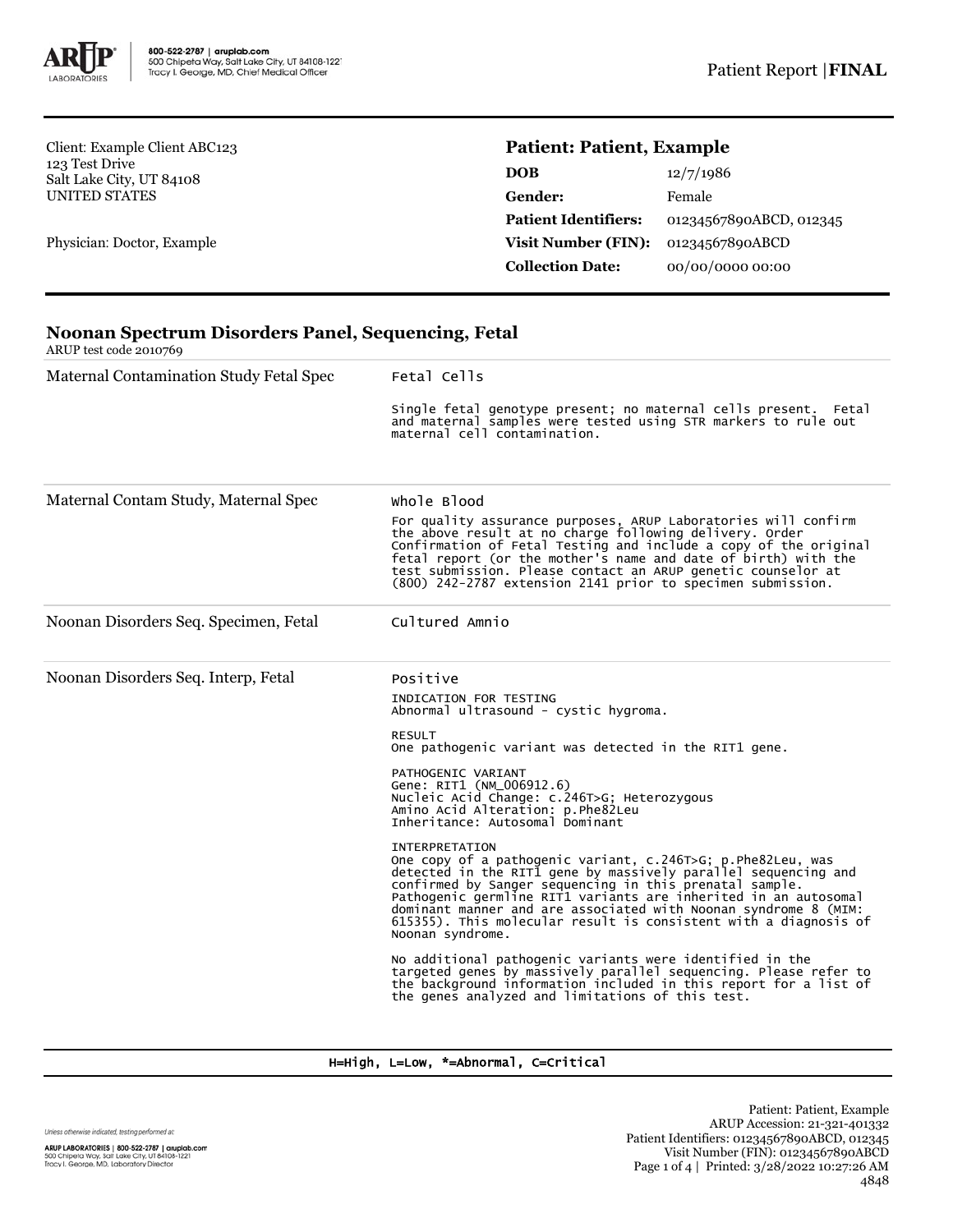

Evidence for variant classification: The RIT1 c.246T>G; p.Phe82Leu variant (rs730881014), is reported in the literature in multiple individuals affected with Noonan syndrome, including several cases in which the variant was de<br>novo (Aoki 2013, Bertola 2014, Cave 2016, Joyce 2016, Kiel 2014,<br>Kouz 2016, Yaoita 2016). This variant is reported as pathogenic<br>by multiple laboratories in Cli is absent from general population databases (1000 Genomes<br>Project, Exome Variant Server, and Genome Aggregation Database),<br>indicating it is not a common polymorphism. Additionally, other<br>variants at this codon (c.246T>A; p p.Phe82Val/Ile/Ser) have been reported in individuals with Noonan syndrome and are considered pathogenic (Aoki 2013, Cave 2016, Kouz 2016, Yaoita 2016). The phenylalanine at codon 82 is highly conserved, and computational analyses (SIFT, PolyPhen-2) predict that this variant is deleterious. Functional analyses of the p.Phe82Leu variant protein show increased RIT1 activity (Aoki 2013, Berger 2014, Yaoita 2016), and codon 82 lies within the functionally conserved switch II domain where many pathogenic variants in RIT1 are located (Aoki 2016). Based on available information, the c.246T>G; p.Phe82Leu variant is considered pathogenic.

#### RECOMMENDATIONS

Genetic consultation is indicated, including a discussion of medical screening and management. At-risk family members, including the parents, should be offered testing for the identified pathogenic RIT1 variant (Familial Mutation, Targeted Sequencing, ARUP test code 2001961).

#### **COMMENTS**

Likely benign and benign variants are not reported.

REFERENCES Aoki Y et al. Gain-of-function mutations in RIT1 cause Noonan syndrome, a RAS/MAPK pathway syndrome. Am J Hum Genet. 2013 Jul 11;93(1):173-80. Aoki Y et al. Recent advances in RASopathies. J Hum Genet. 2016 Jan;61(1):33-9. Berger AH et al. Oncogenic RIT1 mutations in lung<br>adenocarcinoma. Oncogene. 2014 Aug 28;33(35):4418-23.<br>Bertola DR et al. Further evidence of the importance of RIT1 in<br>Noonan syndrome. Am J Med Genet A. 2014 Nov;164A(11):2 Cave H et al. Mutations in RIT1 cause Noonan syndrome with possible juvenile myelomonocytic leukemia but are not involved in acute lymphoblastic leukemia. Eur J Hum Genet. 2016 Aug;24(8):1124-31. Joyce S et al. The lymphatic phenotype in Noonan and Cardiofaciocutaneous syndrome. Eur J Hum Genet. 2016 May;24(5):690-6. Kiel C and Serrano L. Structure-energy-based predictions and network modelling of RASopathy and cancer missense mutations. Mol Syst Biol. 2014 May 6;10:727. Kouz K et al. Genotype and phenotype in patients with Noonan syndrome and a RIT1 mutation. Genet Med. 2016 Dec;18(12):1226-1234. Yaoita M et al. Spectrum of mutations and genotype-phenotype analysis in Noonan syndrome patients with RIT1 mutations. Hum Genet. 2016 Feb;135(2):209-22.

This result has been reviewed and approved by

### H=High, L=Low, \*=Abnormal, C=Critical

Unless otherwise indicated, testing performed at:

ARUP LABORATORIES | 800-522-2787 | aruplab.com 500 Chipeta Way, Salt Lake City, UT 84108-1221<br>Tracy I. George, MD, Laboratory Director

Patient: Patient, Example ARUP Accession: 21-321-401332 Patient Identifiers: 01234567890ABCD, 012345 Visit Number (FIN): 01234567890ABCD Page 2 of 4 | Printed: 3/28/2022 10:27:26 AM 4848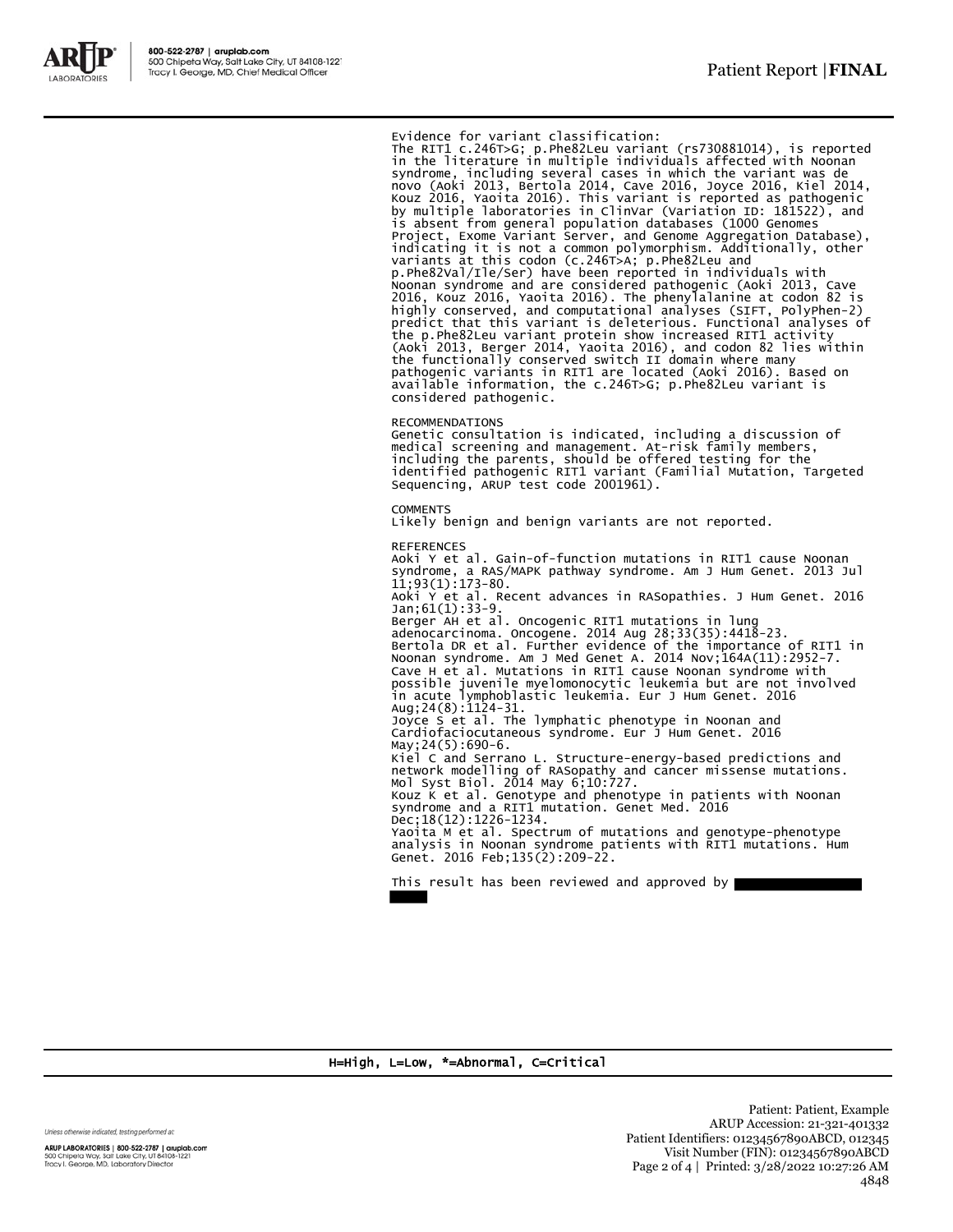

BACKGROUND INFORMATION: Noonan Spectrum Disorders Panel, Sequencing, Fetal

CHARACTERISTICS: Group of disorders caused by variants in genes<br>involved in the Ras/mitogen activated protein kinase (MAPK)<br>pathway. Common symptoms include short stature, heart defect,<br>developmental delay, coagulation def

EPIDEMIOLOGY: Prevalence is 1 in 1,000 to 1 in 2,500 for NS.

CAUSE: Pathogenic germline variants in genes involved in the MAPK pathway.

INHERITANCE: Autosomal dominant for all analyzed genes.

CLINICAL SENSITIVITY: Approximately 99 percent for CFC, 80-90 percent for CS, 95 percent for LEOPARD syndrome and 75 percent for NS.

GENES TESTED: BRAF, CBL, HRAS, KRAS, LZTR1, MAP2K1, MAP2K2,<br>NRAS, PTPN11, RAF1, RASA2, RIT1, SHOC2, SOS1, SOS2, SPRED1

METHODOLOGY: Targeted capture of all coding exons and exon-intron junctions of the targeted genes, followed by massively parallel sequencing. Sanger sequencing was performed as necessary to fill in regions of low coverage and confirm reported variants. Human genome build 19 (Hg 19) was used for data analysis.

ANALYTICAL SENSITIVITY: The analytical sensitivity of this test<br>is approximately 99 percent for single nucleotide variants<br>(SNVs) and greater than 93 percent for<br>insertions/duplications/deletions from 1-10 base pairs in si Variants greater than 10 base pairs may be detected, but the analytical sensitivity may be reduced.

LIMITATIONS: A negative result does not exclude a diagnosis of a MAPK pathway disorder. This test only detects variants within the coding regions and intron-exon boundaries of the targeted genes. Regulatory region variants and deep intronic variants<br>will not be identified. Deletions/duplications/insertions of any<br>size may not be detected by massive parallel sequenceing.<br>Diagnostic errors can occur due to rar stem cell transplantation. Non-coding transcripts were not analyzed.

This test was developed and its performance characteristics determined by ARUP Laboratories. It has not been cleared or approved by the US Food and Drug Administration. This test was performed in a CLIA certified laboratory and is intended for clinical purposes.

Counseling and informed consent are recommended for genetic testing. Consent forms are available online.

H=High, L=Low, \*=Abnormal, C=Critical

Unless otherwise indicated, testing performed at:

ARUP LABORATORIES | 800-522-2787 | aruplab.com 500 Chipeta Way, Salt Lake City, UT 84108-1221<br>Tracy I. George, MD, Laboratory Director

Patient: Patient, Example ARUP Accession: 21-321-401332 Patient Identifiers: 01234567890ABCD, 012345 Visit Number (FIN): 01234567890ABCD Page 3 of 4 | Printed: 3/28/2022 10:27:26 AM 4848